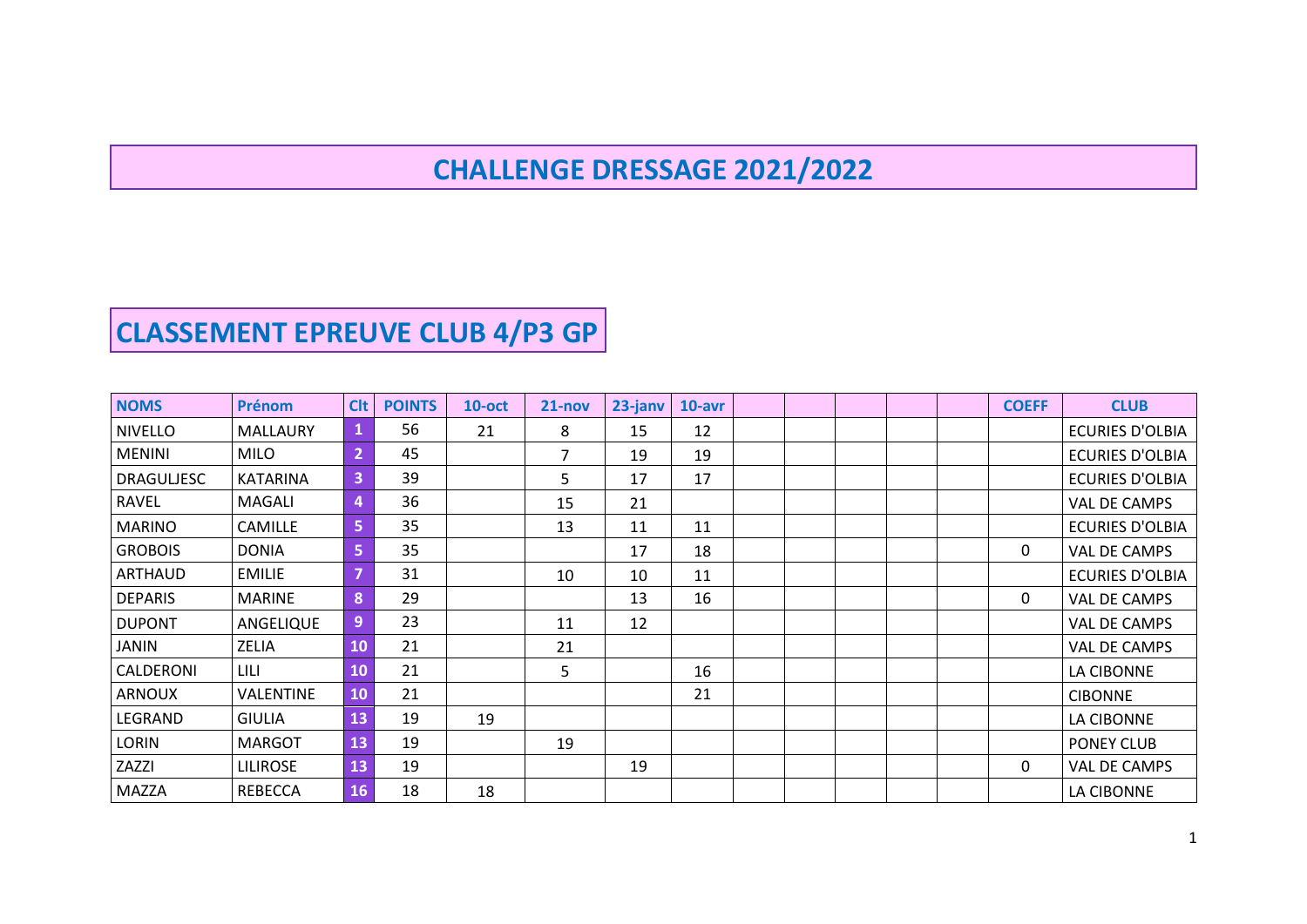| <b>CLOCHARD</b>  | <b>GREGOIRE</b>  | 16 | 18             |    | 18             |                |                |  |  |   | PONEY CLUB             |
|------------------|------------------|----|----------------|----|----------------|----------------|----------------|--|--|---|------------------------|
| <b>VERNIER</b>   | <b>DOMITILLE</b> | 18 | 17             | 17 |                |                |                |  |  |   | LA CIBONNE             |
| <b>MIAUX</b>     | ERIN             | 18 | 17             |    | 17             |                |                |  |  |   | VAL DE CAMPS           |
| <b>DE STERCK</b> | <b>CELINE</b>    | 18 | 17             |    | 9              | 8              |                |  |  |   | VAL DE CAMPS           |
| <b>DAVENEL</b>   | VASSILI          | 21 | 16             |    | 16             |                |                |  |  |   | <b>ECURIES D'OLBIA</b> |
| <b>TYRBAN</b>    | <b>ELOISE</b>    | 21 | 16             |    |                |                | 16             |  |  |   | VAL DE CAMPS           |
| <b>ROMAND</b>    | <b>MARGAUX</b>   | 23 | 15             |    | 15             |                |                |  |  |   | <b>ECURIES D'OLBIA</b> |
| <b>KOMAKOV</b>   | ANDREINA         | 23 | 15             |    |                | 15             |                |  |  | 0 | <b>ECURIES D'OLBIA</b> |
| <b>DE STERCK</b> | <b>OCEANE</b>    | 25 | 14             |    | 5              | 9              |                |  |  |   | VAL DE CAMPS           |
| <b>KABARATIC</b> | <b>MILA</b>      | 25 | 14             |    |                | 5              | 9              |  |  | 0 | <b>ECURIES D'OLBIA</b> |
| <b>PETIT</b>     | <b>JEANNE</b>    | 27 | 13             |    |                | 6              | $\overline{7}$ |  |  | 0 | LA CIBONNE             |
| <b>BONNEAU</b>   | <b>ROSALIE</b>   | 27 | 13             |    |                |                | 13             |  |  |   | <b>OLBIA</b>           |
| <b>DEBOW</b>     | <b>ISALINE</b>   | 29 | 12             |    | 12             |                |                |  |  |   | VAL DE CAMPS           |
| <b>ROCHE</b>     | <b>HUGO</b>      | 30 | 11             |    |                | 4              | $\overline{7}$ |  |  | 0 | <b>ECURIES D'OLBIA</b> |
| <b>PONS</b>      | <b>CALLY</b>     | 31 | 8              |    |                |                | 8              |  |  |   | <b>OLBIA</b>           |
| <b>BERRETTI</b>  | AMBRE            | 32 | $\overline{7}$ |    |                | $\overline{7}$ |                |  |  | 0 | LA CIBONNE             |
| <b>MARTON</b>    | <b>TARA</b>      | 33 | 6              |    | 6              |                |                |  |  |   | <b>ECURIES D'OLBIA</b> |
| <b>TAROT</b>     | <b>ELEONORE</b>  | 34 | 5              |    |                |                | 5              |  |  |   | OLBIA                  |
| <b>PIRAS</b>     | <b>GIOIA</b>     | 35 | $\overline{3}$ |    |                | 3              |                |  |  | 0 | LA CIBONNE             |
| <b>PRUEDE</b>    | <b>ROXANNE</b>   | 36 | $\overline{2}$ |    | $\overline{2}$ |                |                |  |  |   | VAL DE CAMPS           |
| LYRBAN           | <b>HELOISE</b>   | 37 | $\mathbf{1}$   |    | $\mathbf{1}$   |                |                |  |  | 0 | VAL DE CAMPS           |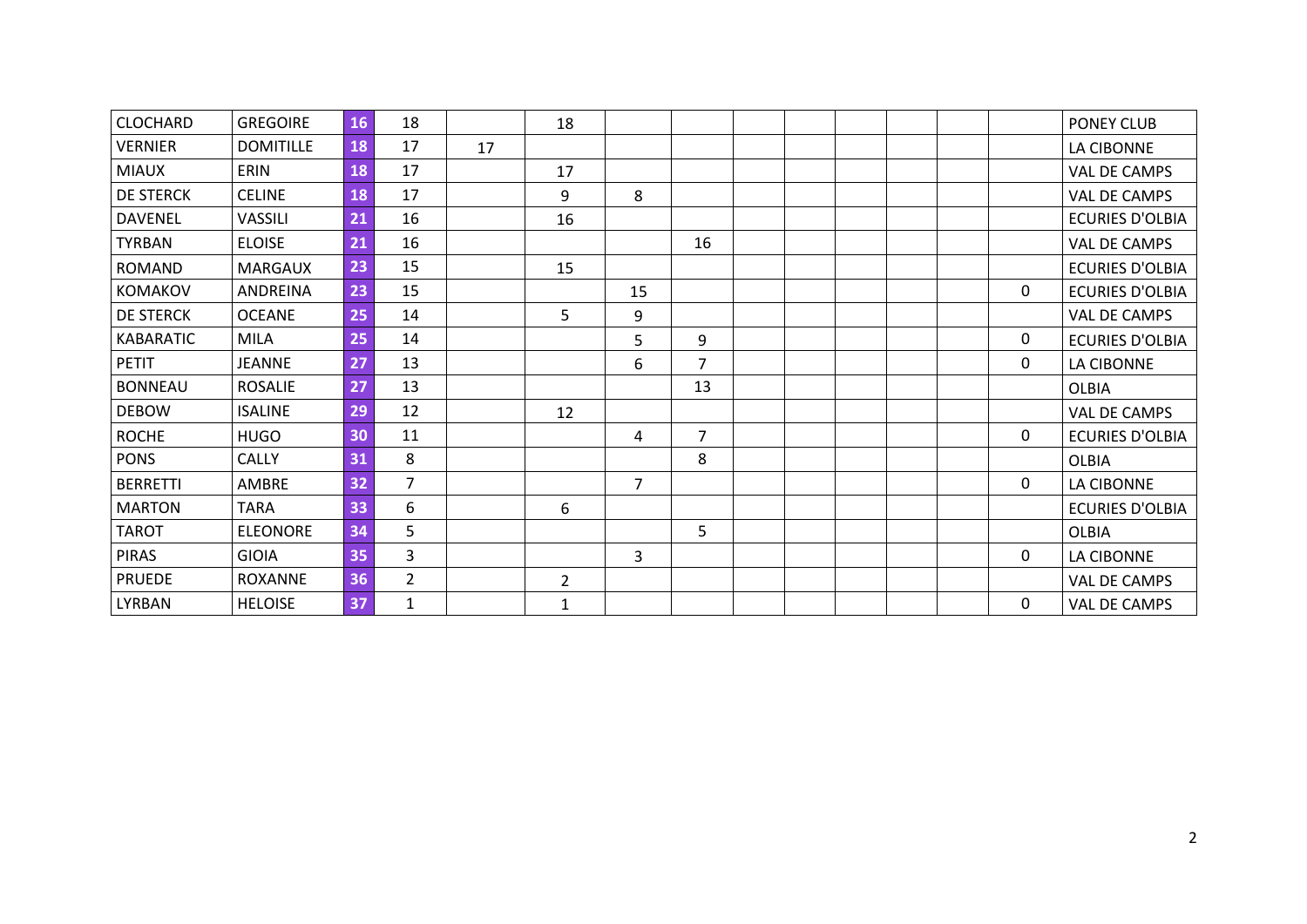## **CLASSEMENT EPREUVE CLUB 3 GP**

| <b>NOMS</b>         | Prénom           |                | <b>CIt POINTS</b> | $10$ -oct      | $21 - nov$     | $23 -$<br>janv | 10-avr         |  |  | <b>COEFF</b> | <b>CLUB</b>            |
|---------------------|------------------|----------------|-------------------|----------------|----------------|----------------|----------------|--|--|--------------|------------------------|
| <b>LELEC</b>        | CONSTANCE        | $\mathbf{1}$   | 71                | 14             | 21             | 21             | 15             |  |  |              | LA CIBONNE             |
| SADOUSTY            | <b>EMMA</b>      | $\mathbf{1}$   | 71                | 17             | 16             | 17             | 21             |  |  |              | <b>ECURIES D'OLBIA</b> |
| <b>GREAULT</b>      | <b>MARIANNE</b>  | 3              | 61                | 21             | 11             | 13             | 16             |  |  |              | LA CIBONNE             |
| <b>BONTEMPO</b>     | <b>MARTINE</b>   | 3              | 61                | 18             | $\overline{7}$ | 19             | 17             |  |  |              | <b>ECURIES D'OLBIA</b> |
| <b>BOURRAS</b>      | <b>LAURENCE</b>  | 5              | 59                | 21             | 8              | 16             | 14             |  |  |              | LA CIBONNE             |
| <b>TRESSE</b>       | <b>ISABELLE</b>  | $6\phantom{a}$ | 53                | 17             | 18             |                | 18             |  |  |              | <b>ECURIES D'OLBIA</b> |
| LONG                | <b>JOHANNA</b>   | $\overline{7}$ | 40                | 15             | 11             | 10             | 4              |  |  |              | LA CIBONNE             |
| <b>PIRIS</b>        | <b>CLARA</b>     | 8              | 36                | $\overline{2}$ | $\overline{2}$ | 11             | 21             |  |  |              | PC DE LA GARDE         |
| <b>THOMAS</b>       | <b>LISON</b>     | $\overline{9}$ | 32                | 11             | 21             |                |                |  |  |              | PC DE LA GARDE         |
| <b>MULERO</b>       | <b>DANIELLE</b>  | 10             | 31                |                | 15             | 9              | $\overline{7}$ |  |  |              | <b>ECURIES D'OLBIA</b> |
| CHAUMEIL            | <b>MARIE</b>     | 11             | 29                | 5              |                | 19             | 5              |  |  |              | PC DE LA GARDE         |
| <b>ROBERT</b>       | <b>JADE</b>      | 12             | 28                | 13             | 15             |                |                |  |  |              | <b>ECURIES D'OLBIA</b> |
| <b>CLOCHARD</b>     | <b>GREGOIRE</b>  | 13             | 27                | 3              | 9              | 15             |                |  |  |              | PC DE LA GARDE         |
| <b>BELLANGER</b>    | <b>MARGE</b>     | 14             | 24                | 6              | 18             |                |                |  |  |              | PC DE LA GARDE         |
| <b>GAUDIN</b>       | <b>TESS</b>      | 15             | 23                |                |                | 13             | 10             |  |  |              | PC DE LA GARDE         |
| THIBEAU             | <b>MARIE</b>     | 16             | 22                | $\overline{7}$ | 6              | 9              |                |  |  |              | PC DE LA GARDE         |
| <b>FABREGUETTES</b> | <b>MURIEL</b>    | 17             | 21                | 10             |                |                | 11             |  |  |              | PC DE LA GARDE         |
| <b>SCISCIONNE</b>   | <b>FRANCOISE</b> | 18             | 18                |                |                | 5              | 13             |  |  |              | <b>ECURIES D'OLBIA</b> |
| <b>ROSIER</b>       | <b>MATHILDE</b>  | 19             | 16                |                | $\overline{2}$ | 14             |                |  |  |              | PC DE LA GARDE         |
| <b>HENRY</b>        | <b>BRIGITTE</b>  | 20             | 15                |                | 15             |                |                |  |  |              | LA CIBONNE             |
| ABRAHAM             | <b>JADE</b>      | 20             | 15                |                | 15             |                |                |  |  |              | LE BRUSC               |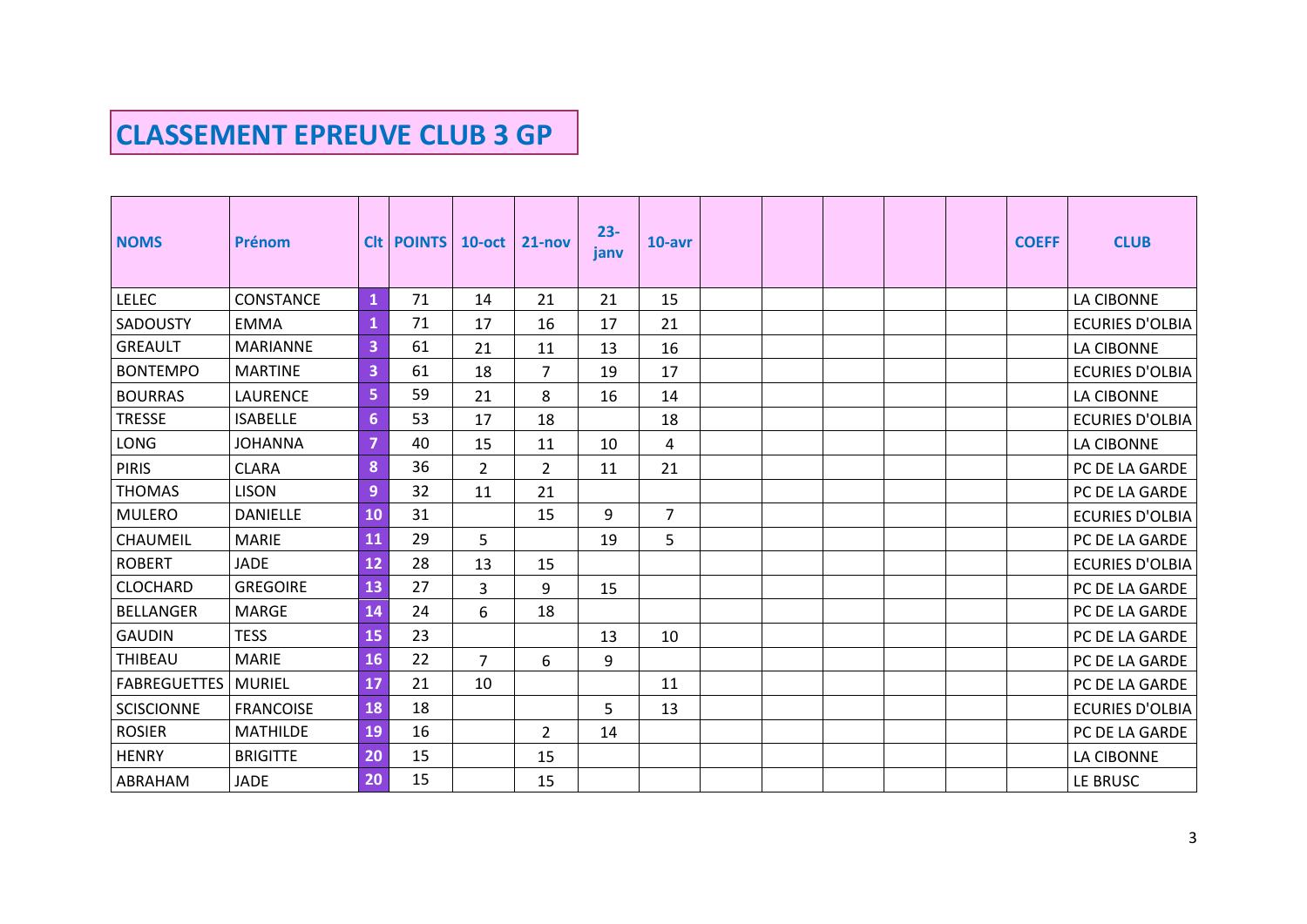| ASSIER          | <b>ALAIS</b>         | 20 | 15 |    | 5 |   | 10             |  |  |  | LA CIBONNE             |
|-----------------|----------------------|----|----|----|---|---|----------------|--|--|--|------------------------|
| <b>NOUICHI</b>  | <b>ELODIE</b>        | 23 | 13 | 13 |   |   |                |  |  |  | LA CIBONNE             |
| <b>FLAMENT</b>  | <b>POE</b>           | 23 | 13 |    |   |   | 13             |  |  |  | <b>ECURIES D'OLBIA</b> |
| <b>DIEDRICH</b> | <b>ADRIANA</b>       | 25 | 11 |    | 3 |   | 8              |  |  |  | PC DE LA GARDE         |
| <b>PEYRON</b>   | <b>CHLOE</b>         | 26 | 9  | 9  |   |   |                |  |  |  | <b>ECURIES D'OLBIA</b> |
| <b>OUDET</b>    | <b>FLORENCE</b>      | 27 | 8  | 8  |   |   |                |  |  |  | LA CIBONNE             |
| COZIC           | <b>COLETTE</b>       | 28 |    |    |   | 7 |                |  |  |  | LA CIBONNE             |
| EGGENSPIELER    | <b>BLANDINE</b>      | 28 |    |    |   |   |                |  |  |  | LA CIBONNE             |
| <b>GRUEL</b>    | <b>ANNE OMBELINE</b> | 30 | 6  |    |   | 6 |                |  |  |  | LA CIBONNE             |
| <b>COLOMBO</b>  | <b>CHANTAL</b>       | 31 | C. | 5  |   |   |                |  |  |  | LA CIBONNE             |
| ZACHAR          | <b>ROMANE</b>        | 32 | 4  |    | 4 |   |                |  |  |  | <b>ECURIES D'OLBIA</b> |
| <b>ARNOUX</b>   | LILI                 | 33 | 3  |    |   |   | 3              |  |  |  | LA CIBONNE             |
| FERRAND         | <b>ESTELLE</b>       | 34 | 2  |    |   |   | $\overline{2}$ |  |  |  | LA CIBONNE             |
| <b>DUBOIS</b>   | ANNE ELISABETH 35    |    |    |    |   |   | 1              |  |  |  | LA CIBONNE             |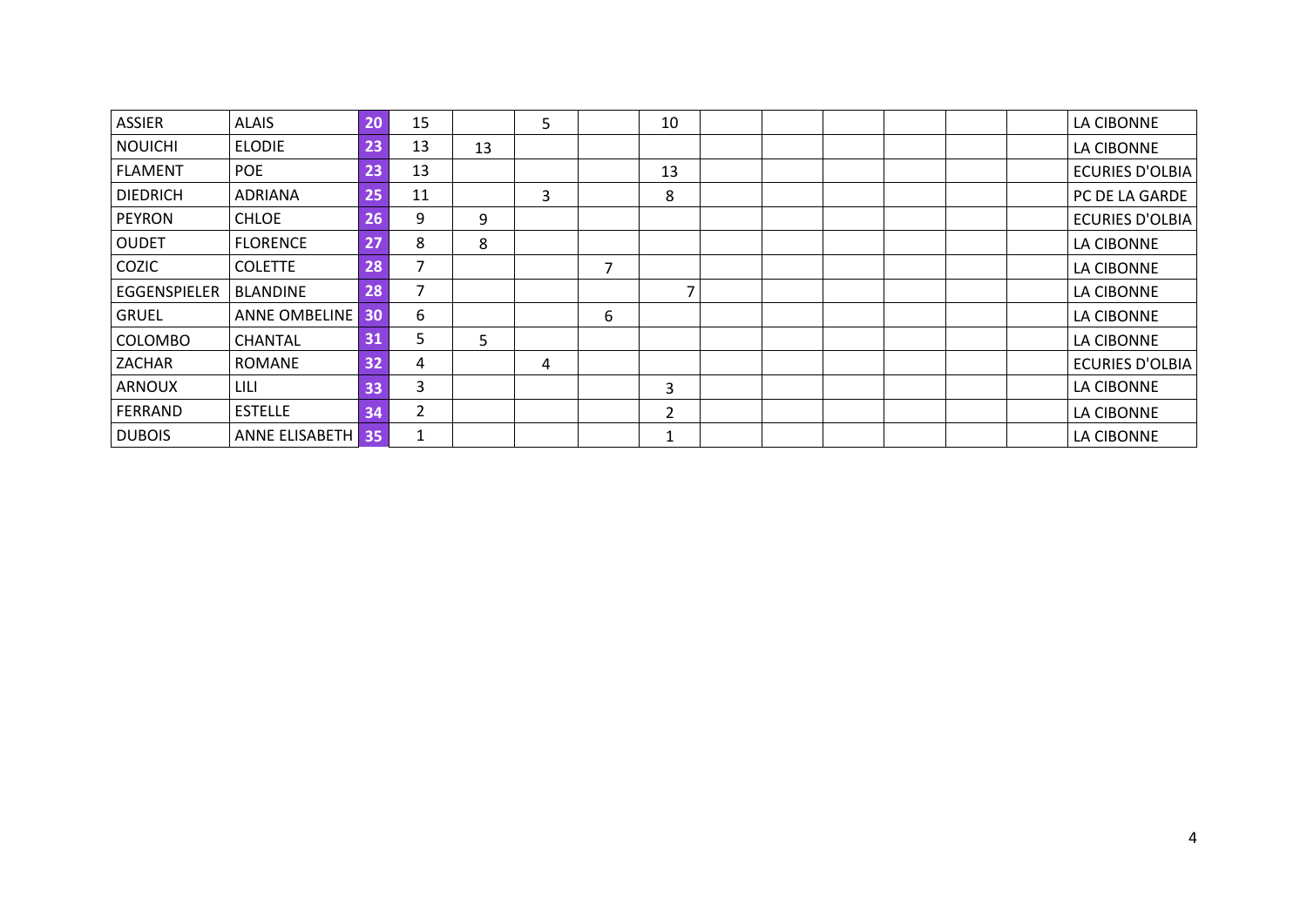## **CLASSEMENT EPREUVE CLUB 2 GP**

|                     |                  |                |                   | $10-$      | $21 -$ | $23 -$ | $10-$ |  |  |  |              |                        |
|---------------------|------------------|----------------|-------------------|------------|--------|--------|-------|--|--|--|--------------|------------------------|
| <b>NOMS</b>         | Prénom           |                | <b>CIt POINTS</b> | <b>oct</b> | nov    | janv   | avr   |  |  |  | <b>COEFF</b> | <b>CLUB</b>            |
| <b>BOURRAS</b>      | LAURENCE         | $\mathbf{1}$   | 73                | 19         | 14     | 19     | 21    |  |  |  |              | LA CIBONNE             |
| PRIEU               | <b>SERVANE</b>   | $\overline{2}$ | 55                |            | 19     | 18     | 18    |  |  |  |              | <b>ECURIES D'OLBIA</b> |
| DALLEMAGNE          | <b>LISE</b>      | 3              | 50                |            | 18     | 17     | 15    |  |  |  |              | PC DE LA GARDE         |
| <b>TRESSE</b>       | <b>ISABELLE</b>  | 4              | 49                | 18         | 17     |        | 14    |  |  |  |              | <b>ECURIES D'OLBIA</b> |
| <b>BELLANGER</b>    | <b>MARGE</b>     | 5              | 48                | 17         | 16     | 15     |       |  |  |  |              | PC DE LA GARDE         |
| <b>LONG</b>         | <b>JOHANNA</b>   | $6\phantom{1}$ | 45                | 16         | 12     | 8      | 9     |  |  |  |              | LA CIBONNE             |
| <b>LELEC</b>        | CONSTANCE        | $\overline{7}$ | 43                |            | 13     | 12     | 18    |  |  |  |              | LA CIBONNE             |
| <b>GREAULT</b>      | <b>MARIANNE</b>  | 8              | 31                |            |        | 10     | 21    |  |  |  |              | LA CIBONNE             |
| <b>FOUCAULT</b>     | <b>MAEVA</b>     | 9              | 25                |            |        | 14     | 11    |  |  |  |              | PC DE LA GARDE         |
| <b>THIBEAU</b>      | <b>MARIE</b>     | 10             | 23                |            |        | 13     | 10    |  |  |  |              | PC DE LA GARDE         |
| <b>MAGNAN</b>       | <b>ALICE</b>     | 11             | 21                | 21         |        |        |       |  |  |  |              | LA CIBONNE             |
| <b>GIUNTINI</b>     | <b>NATHALIE</b>  | 11             | 21                |            | 21     |        |       |  |  |  |              | <b>ECURIES D'OLBIA</b> |
| <b>BARONI</b>       | <b>COLINE</b>    | 11             | 21                |            |        | 21     |       |  |  |  |              | VAL DE CAMPS           |
| <b>NAEGELY</b>      | <b>LUCIE</b>     | 14             | 16                |            | 16     |        |       |  |  |  |              | VAL DE CAMPS           |
| LE YONDRE           | <b>CLEMENT</b>   | 14             | 16                |            |        | 16     |       |  |  |  |              | <b>ECURIES D'OLBIA</b> |
| <b>FABREGUETTES</b> | <b>MURIEL</b>    | 14             | 16                |            |        |        | 16    |  |  |  | 0            | PC DE LA GARDE         |
| <b>SCISCIONE</b>    | <b>FRANCOISE</b> | 17             | 15                | 15         |        |        |       |  |  |  |              | <b>ECURIES D'OLBIA</b> |
| <b>NOUICHI</b>      | <b>ELODIE</b>    | 18             | 14                | 14         |        |        |       |  |  |  |              | LA CIBONNE             |
| <b>CUELLO</b>       | <b>CELINE</b>    | 19             | 13                | 13         |        |        |       |  |  |  |              | PC DE LA GARDE         |
| <b>CHAUMEIL</b>     | <b>MARIE</b>     | 19             | 13                |            |        |        | 13    |  |  |  | $\mathbf{0}$ | PC DE LA GARDE         |
| COLOMBO             | <b>CHANTAL</b>   | 21             | 12                | 12         |        |        |       |  |  |  |              | LA CIBONNE             |
| <b>TERRADE</b>      | CASSANDRA        | 21             | 12                |            | 12     |        |       |  |  |  |              | LE BRUSC               |
| <b>ARNOUX</b>       | LILOU            | 21             | 12                |            |        |        | 12    |  |  |  | 0            | LA CIBONNE             |